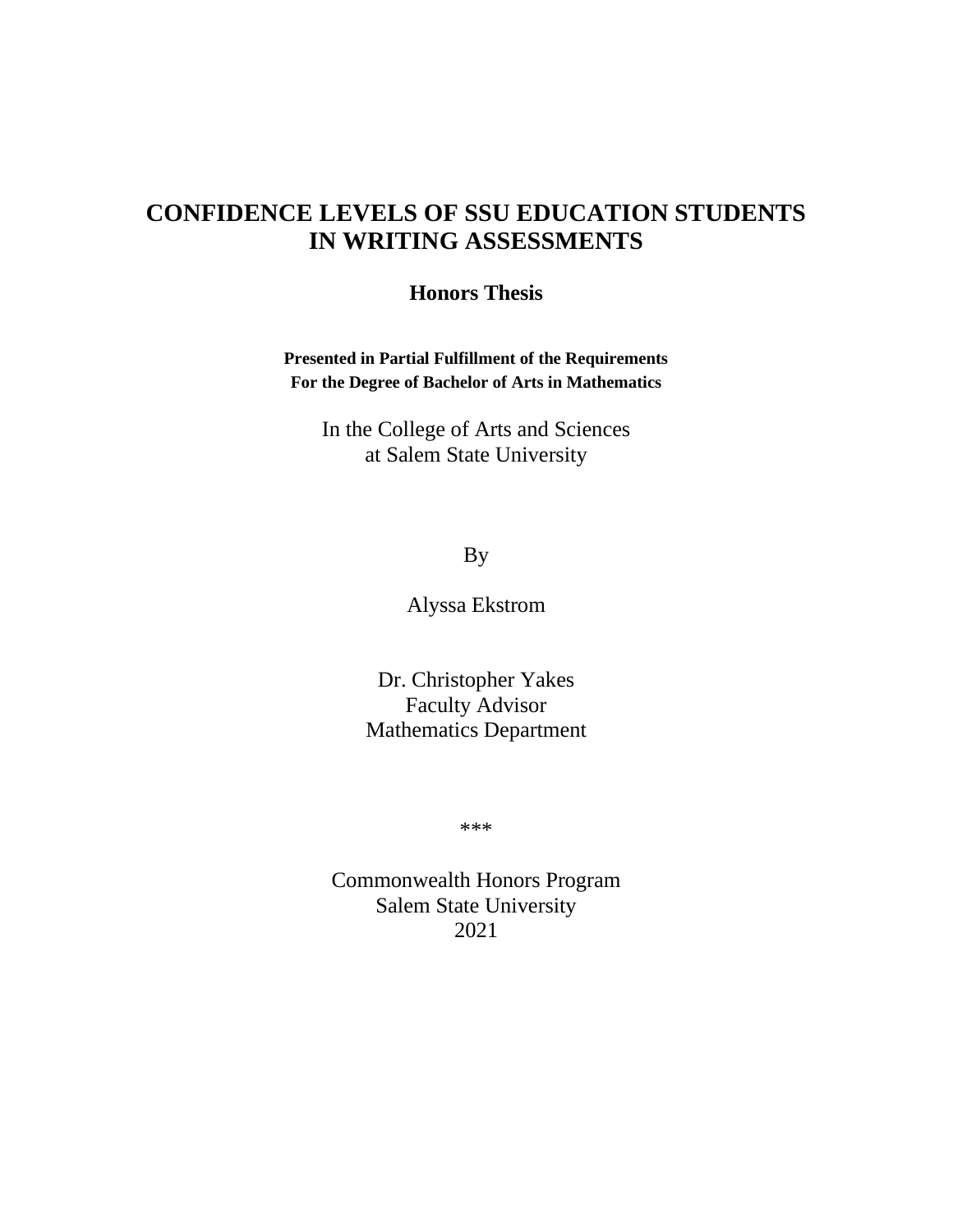# **Abstract**

<span id="page-1-0"></span>Salem State University has a newly accredited 4+1 master's in education program but has been teaching education for decades. Given the newness of the 4+1 program, are the students getting a good idea of what assessments to write, what they look like, and when to do which type of assessment? This study investigates the confidence levels of SSU Education students in writing assessments based on their experiences and classes that they have taken in the School of Education.

In order to examine this question, a survey was completed by students in the education program in which they specified their knowledge on each type of assessment (summative and formative), which classes they have taken, what experiences they have had, and how comfortable they are writing both. It is then analyzed by the classes they have taken the program, their comfortability, and knowledge of each assessment.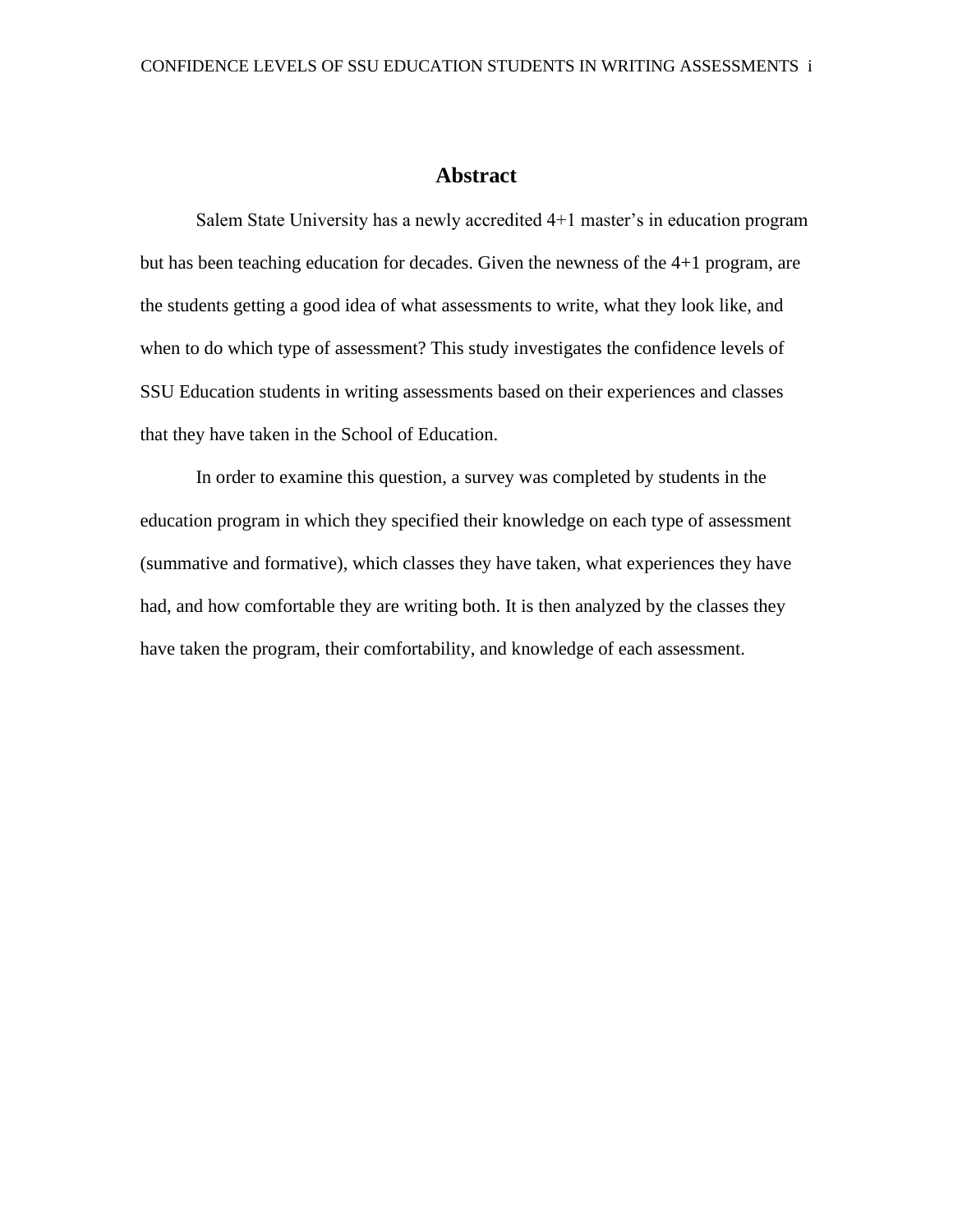# CONFIDENCE LEVELS OF SSU EDUCATION STUDENTS IN WRITING ASSESSMENTS  $\,$  ii

# Contents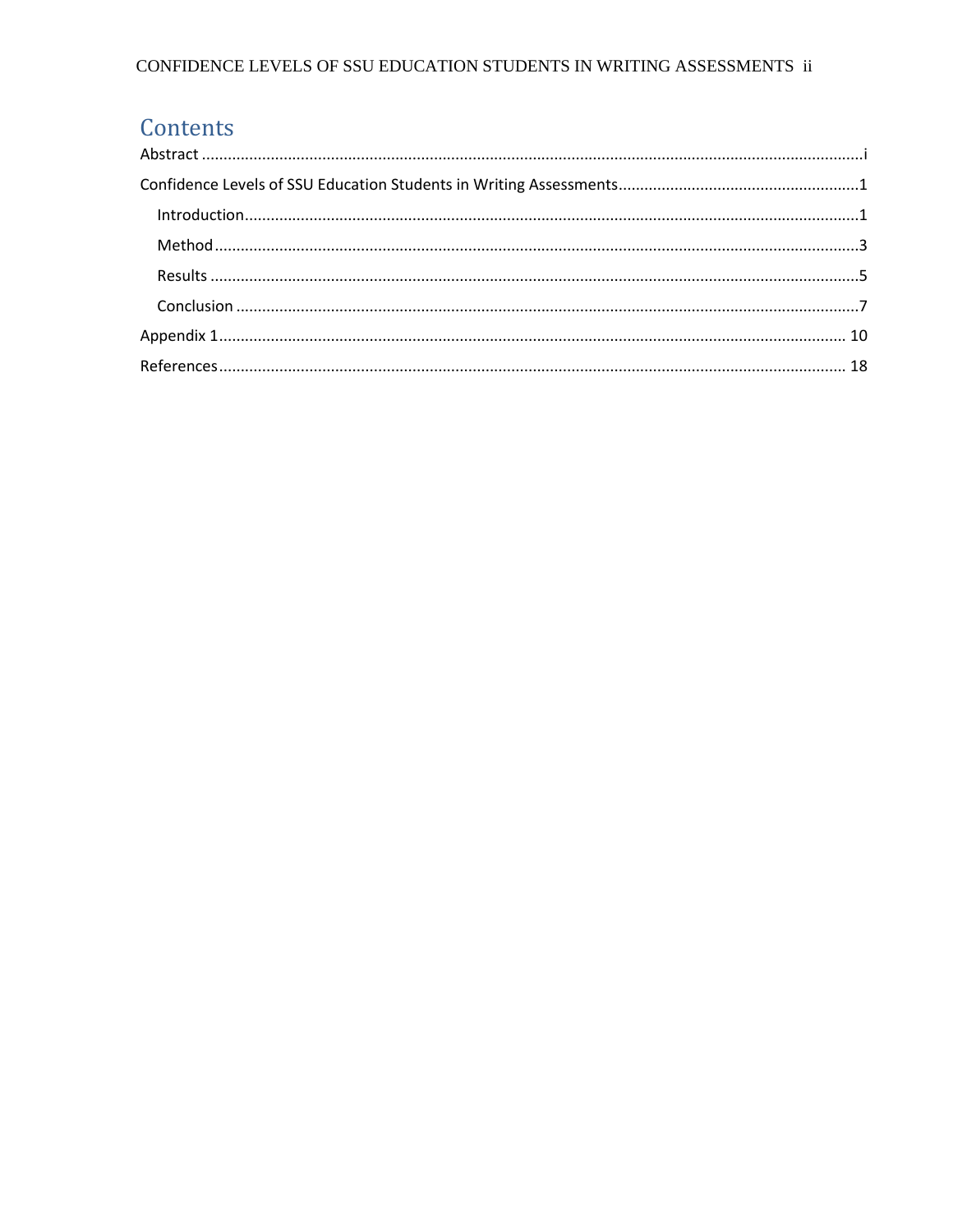# <span id="page-3-1"></span><span id="page-3-0"></span>**Confidence Levels of SSU Education Students in Writing Assessments** *Introduction*

Assessments are how we analyze and determine student progress and student performance. There are two different types of assessment hat are used in the education system frequently, summative and formative. Summative assessment is an assessment that measures student learning at the end of a unit/chapter/topic by comparing it against some standard or benchmark. These assessments are usually high stakes assessments. This assessment is the type of assessment that we see nationally and worldwide with SATs and other large assessments. Formative assessment, on the other hand, is an assessment to provide ongoing feedback that can be used by teachers to improve their teaching and by students to improve their learning. This is usually a more informal type of assessment, that is usually low stakes and high analysis. Throughout history, summative assessment is usually related to traditional education and formative assessment is usually related to progressive education (Dewey, 1963).

When we look specifically at formative education, there are many ways to integrate it into your classroom. Formative assessment can be done by listening, a quiz, projects, etc. and is described as anything to help student progress. One way that this can be done is by evaluating your students critical thinking, without grading their mistakes (Gil, Juliette, Ruder, Stanford, & Cole, 2020). This can be seen as formative assessment because you can give feedback on how they are critically thinking, and they can improve. A large part of formative assessment is the ability to take feedback and improve. If there is no feedback given or there is no opportunity for improvement, the assessment is no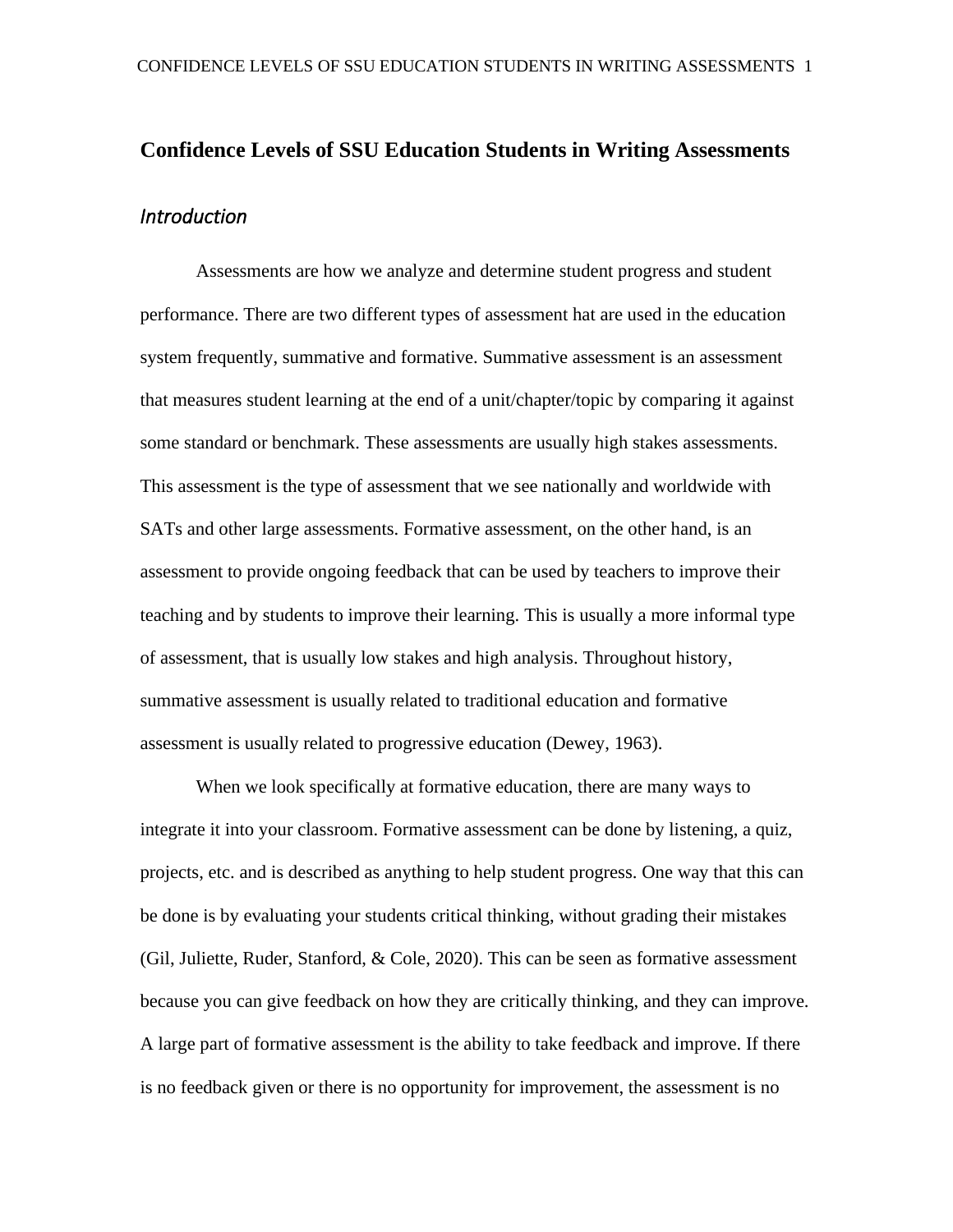longer formative. Inquiry based education, which is where students learn by creating hypothesis and testing them, is one that relies heavily on formative education. The reason it relies mostly on formative education is because there is constant feedback, not just from the educator, but also from the experiments that are done to prove the hypothesis (Bahnson, Wilcox, Kruse,& Schou, 2020).

Focusing solely on summative education, we tend to see grades given and no ability to change or improve. For example, SATs you take them get a grade and if you fail, you retake the, and if you pass, you never look at it again for the most part. A big downfall of summative assessments is that those from lower income, and minority groups tend to score worse on summative assessments and have for decades (Agboola, O. and Hiatt, A). When we look at this achievement gap, we tend to think it is due to lack of resources to our lower income and minority groups, but even if they get the same education, this achievement gap exists.

## *Background*

Assessments are done worldwide and for the most part are there to guide our opinions and steps moving forward. Assessment in education is no different. However, in education, teachers must administer both summative assessments and formative assessments. They implement formative assessments to see the progress their students have made and use it to make changes. Summative assessments, on the other hand, are assessments that are more widely used and are used to evaluate the students' knowledge after everything has been taught and there is not progress made after that assessment for the most part.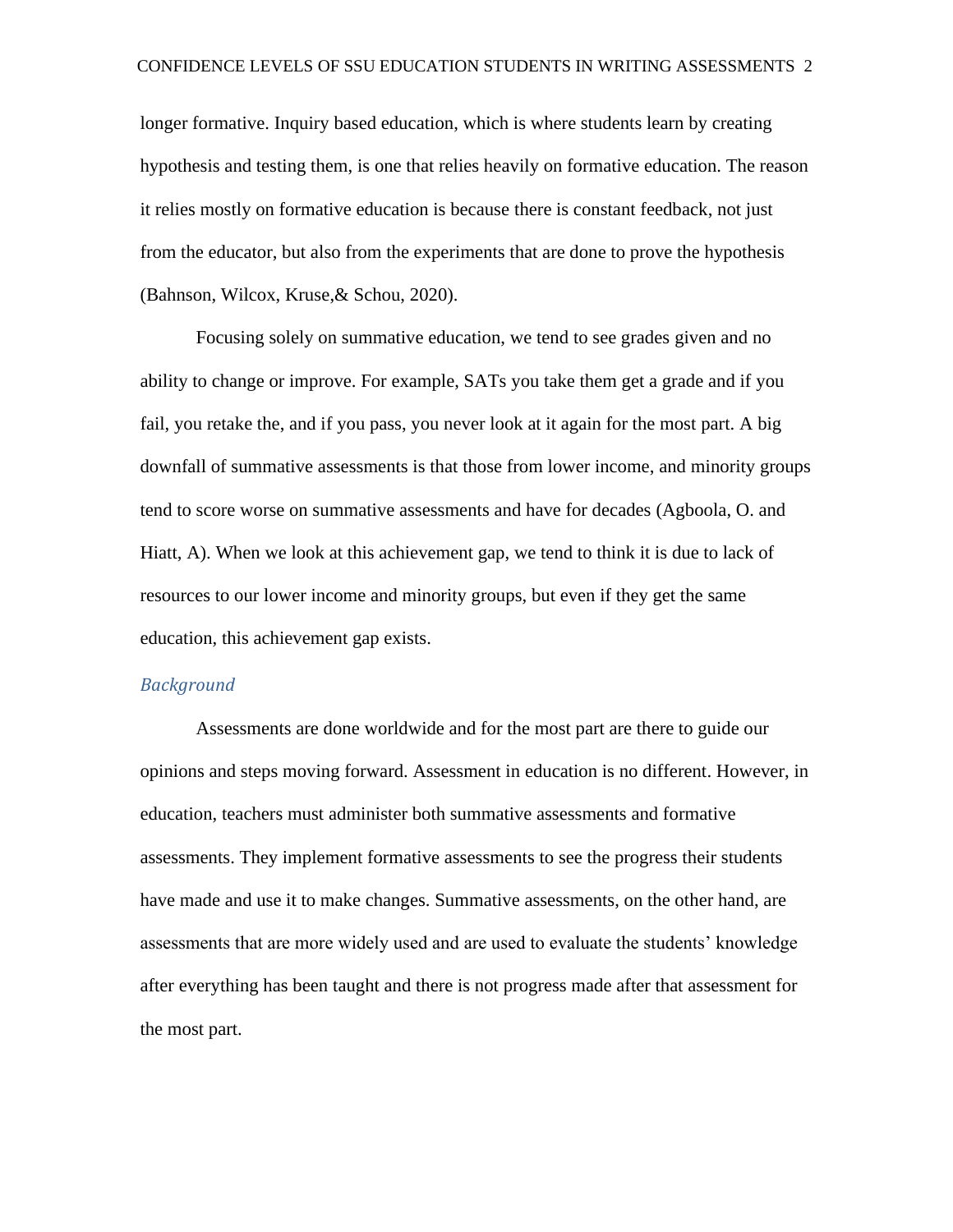#### *Appeal*

This study was one that piqued my interest as Salem State has a newer  $4+1$ education program. So far almost all of the graduates from the program have gotten jobs. However, did they get jobs because there is a shortage of teachers or because they were the most qualified candidate? In order to determine this, I conducted the following study to review the opinions and confidence levels of our education students at differing levels, grades, and programs. This is important as these students are going to be the future educators and if they are not confident in writing these assessments, how will they get accurate results from their students.

# <span id="page-5-0"></span>*Method*

#### *Participants*

The survey was done with a convenience sampling and was sent to members of the School of Education, where they were asked to fill out the survey anonymously. The survey was sent through email and also through Canvas messages by professors in the School of Education to help get the survey to as many different members of the School of Education. Any member of the School of Education was asked to fill it out. The ages of those in the School of Education can vary, and there was no age limit to who could fill it out.

#### *Materials*

The survey itself was an online questionnaire that consisted of the following: (a) questions to determine their connection to the School of Education, (b) questions to determine their confidence levels and why they choose them, and (c) questions to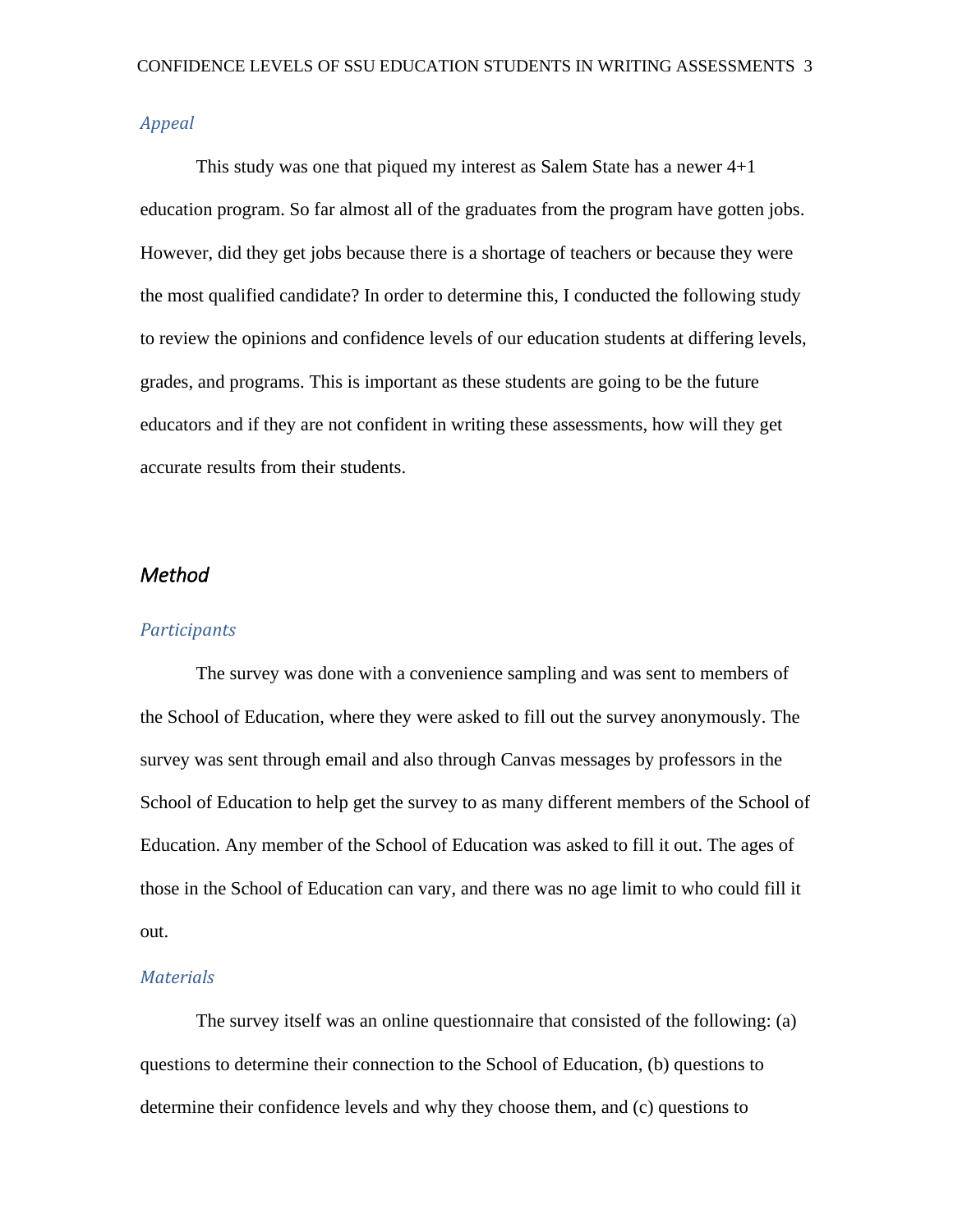determine their prior knowledge about formative and summative assessments. Questions about their connections to the School of Education consisted of asking which program they are a part of and which classes they had taken in the School of Education. Questions to determine their confidence levels included asking what they believed their confidence level in writing formative assessments was and why and asking what they believed their confidence level in writing summative assessments was and why. The questions to determine their prior knowledge of assessments asked them to define formative and summative assessments and also to choose from a list of assessments which they thought were formative and which they thought were summative. The responses to the confidence level questions were given in a scale form from 0-100% confidence.

#### *Design*

This study is being used to see if there is a connection to confidence levels and the coursework done in the School of Education. Also, it will help determine if confidence increases as the students move farther into their time in the School of Education. There will hopefully be a correlation in confidence levels when we analyze the results.

# *Procedures*

The online survey was administered through surveymonkey.com. Participants were not asked to submit their name, location, or any other identifying information, and no IP addresses were collected or stored during data analysis. The participants were directed to the survey when they clicked on a link sent through email or Canvas message. The survey began by giving a brief explanation of the research being done and why it was being done. After the participants selected their connection to the School of Education, they filled out their knowledge of formative and summative assessments and skip logic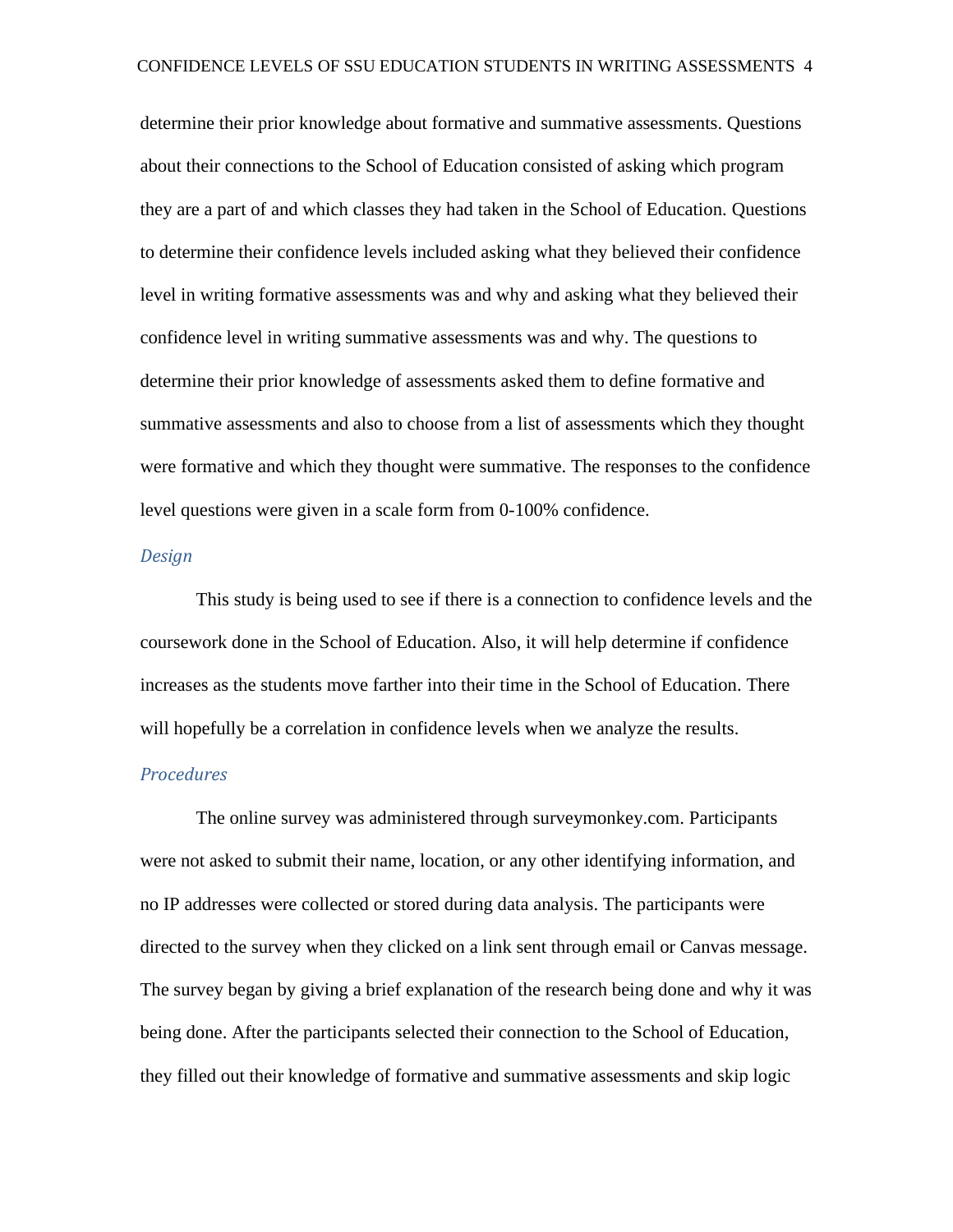brought them to the section to select the classes that they had taken in the School of Education based on their connection to the department. All questions were voluntary and did not have to be answered or if they were short answer could be filled in with N/A.

# <span id="page-7-0"></span>*Results*

The study allowed anyone that was a student in the School of Education to participate. The survey yielded 23 responses. There were six Early Childhood Education 4+1 students (26%), three Early Childhood Education graduate students (13%), four Elementary Education 4+1 students (17%), zero Elementary Education graduate students (0%), six Secondary Education 4+1 students (26%), and four Secondary Education graduate students (17%).

When we look at the responses to the confidence levels in writing Formative assessments, we had a range from 20%-100% confidence. However, the middle 50 percent was from 60%-100% confidence levels, so we had outliers that were under 60% confidence. There was a total of 6 responses below 60% and of those, 3 said that they did

not really know or understand was a formative assessment was, and 3 stated that they knew what it was, but they do not have enough

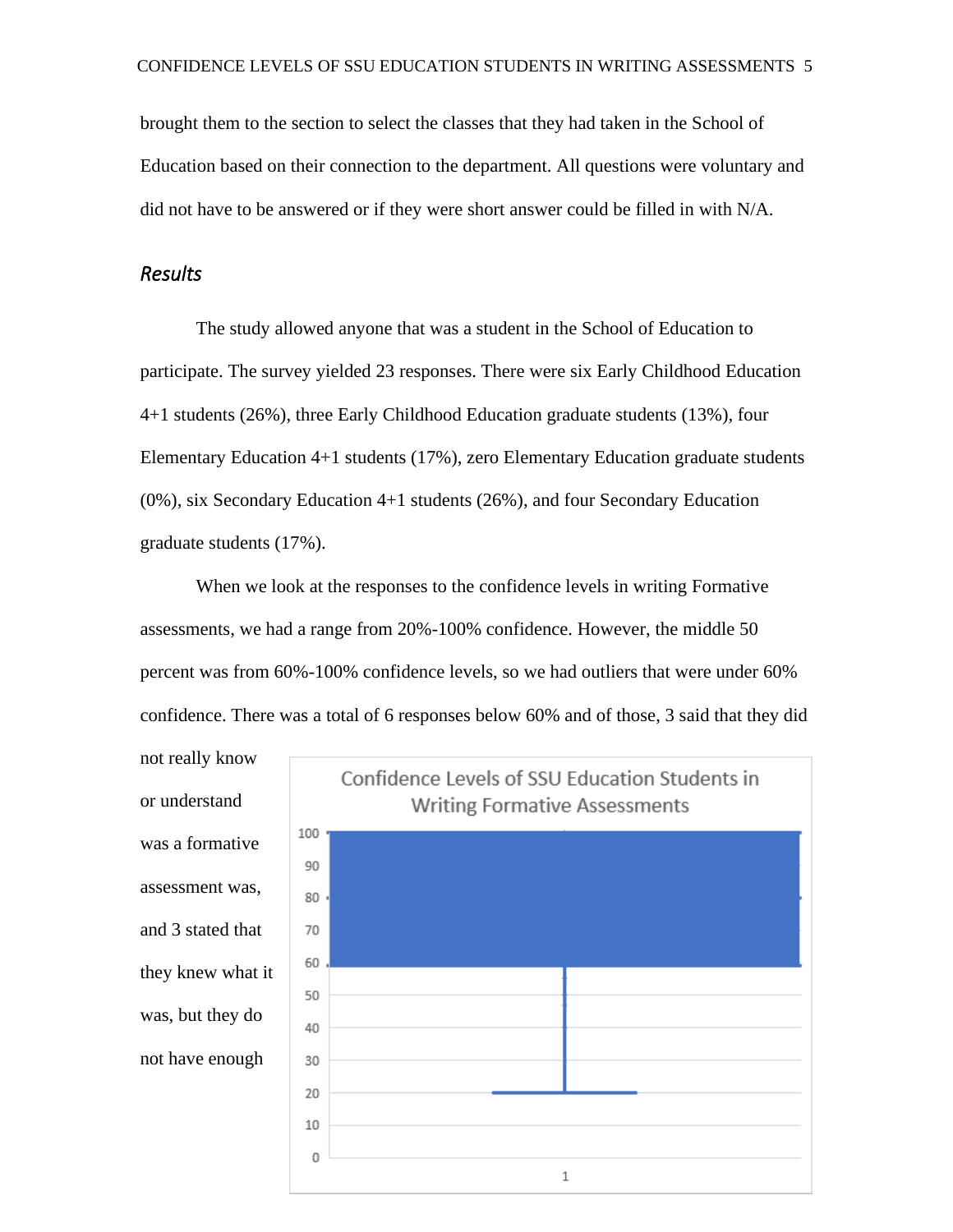practice or experience writing them. Based on the responses in confidence, those that were below 60%, 3 were far into their program, and 3 were new or in the beginning stages of their program.

When we look at the responses to the confidence levels in writing Summative assessments, we had a range of 7-100% confidence. The middle 50 percent was between 60%-99% confidence levels. There were five responses below 60% confidence. Of those we had three state that they felt coursework did not focus on summative assessments



early in their program. Of those that stated coursework did not cover it enough, one was early in their program and two were at least halfway through their program. Although there were five participants below out 50%, we also had five about our 50% at 100% confidence. Of those that answered 100% confidence, four stated that their confidence was based on their field experience and one stated it was due to their classes in the School of Education. Those that answered at 100% confidence levels were at least halfway through their program.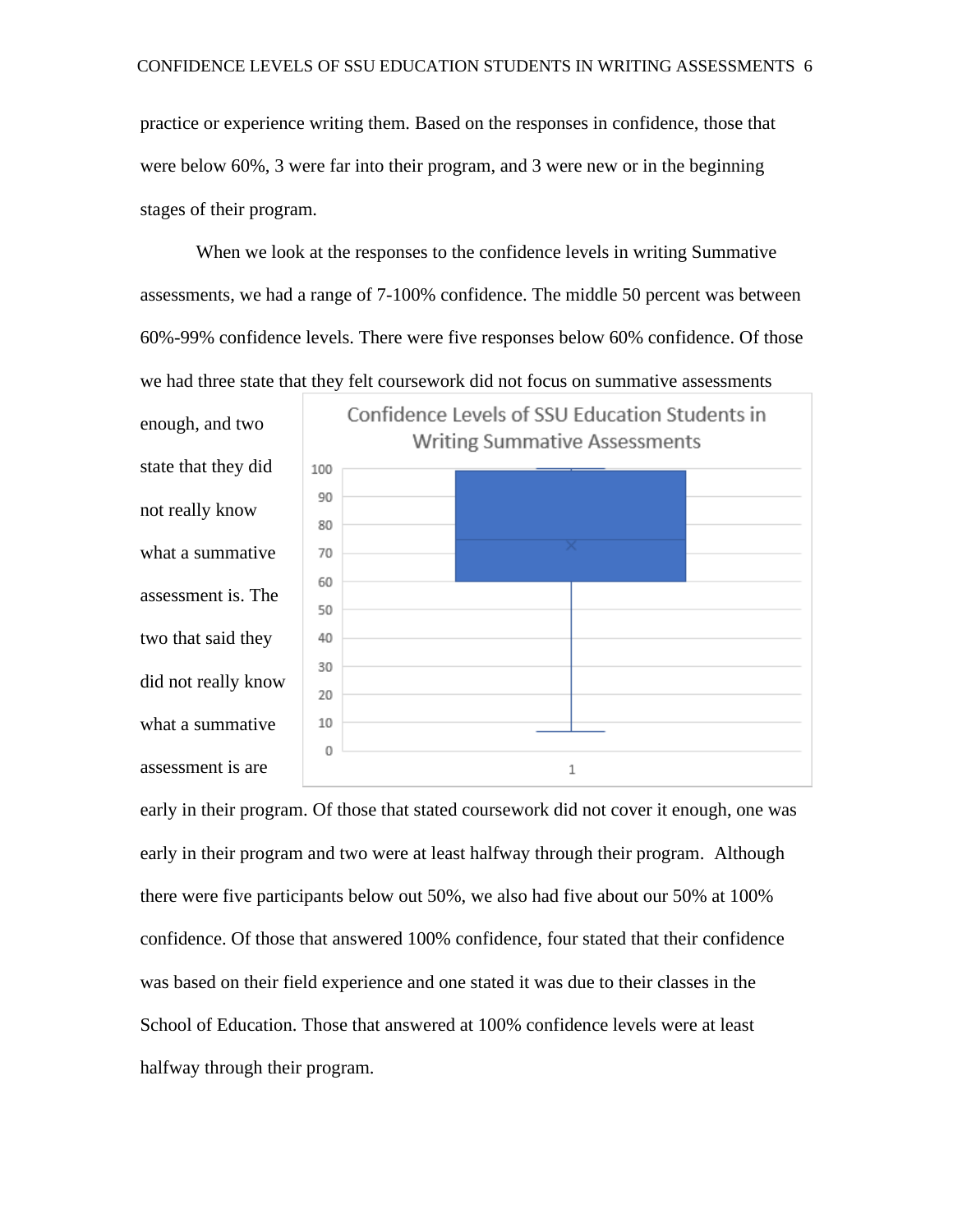## *Hypothesis 1*

The first hypothesis that I made was that those that were earlier in the program would have lower confidence than those farther in the program. I found based on the classes that they had taken that those that were far into the program had 82% confidence in writing formative assessments and 81% confidence in writing summative assessments. I also found that those who were halfway or less through their program had 67% confidence in writing formative assessments and 60% confidence in writing summative assessments. Therefore, Hypothesis 1 was proven correct.

## *Hypothesis 2*

The second hypothesis that I made was that students would have a higher confidence in writing formative assessment verse summative assessment. Of the respondents, I found that only five had a higher confidence in writing summative assessments (22%), six had the same confidence in writing summative and formative assessments (26%) and twelve had higher confidence in writing formative assessment than summative assessment (52%). Hypothesis 2 was also proven correct as over 50% of the respondents had a lower confidence level in writing summative assessments compared to formative assessments.

# <span id="page-9-0"></span>*Conclusion*

This study showed a great deal about the opinions and confidence of our SSU School of Education students. First it showed that those that are farther into their program have a higher confidence level, which makes sense as they have more experience and more coursework under their belt. Second, it showed that there was a higher confidence in writing formative assessments than summative assessments. This could be because of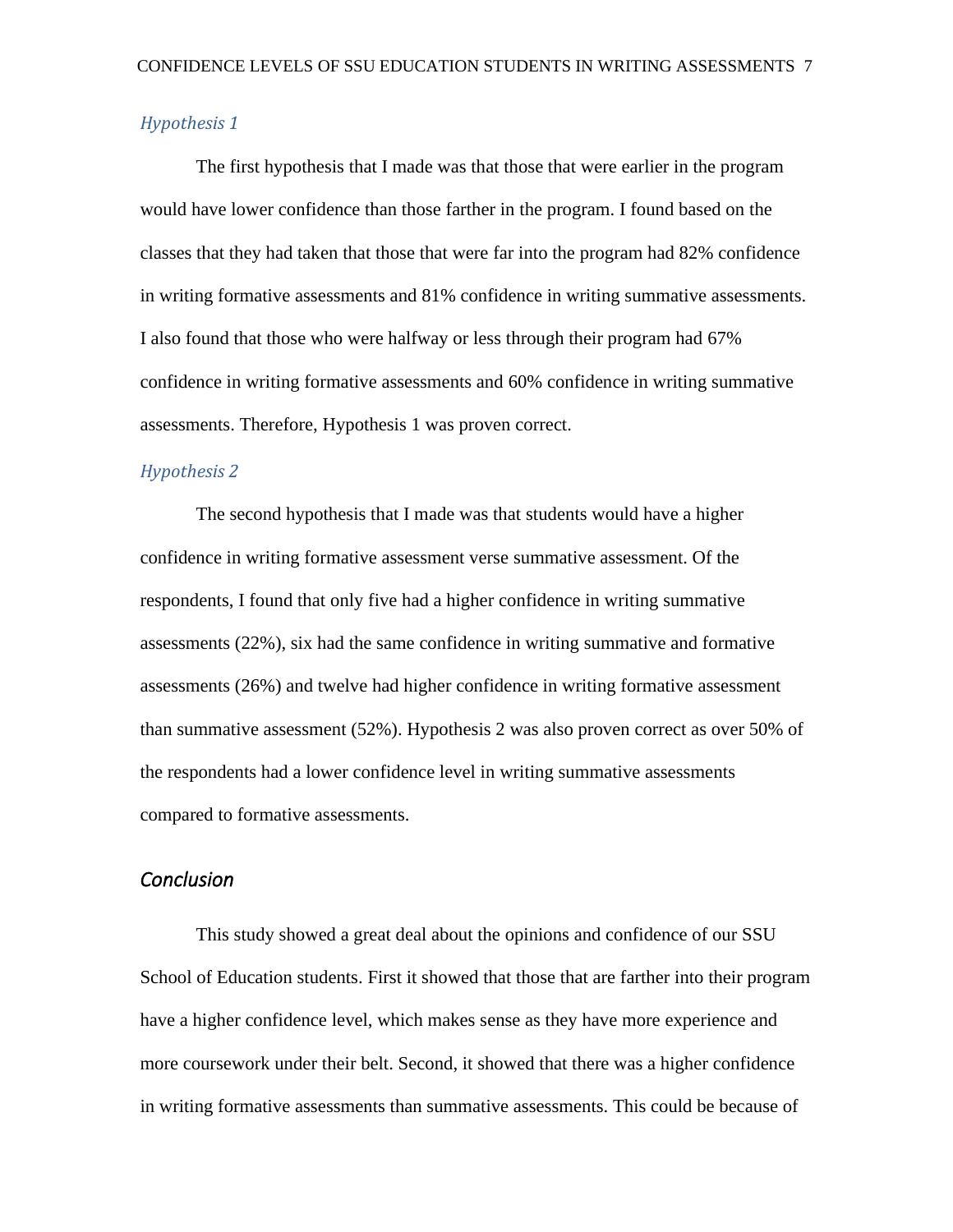the consistency of formative assessment or the amount of time spent in courses going over formative assessments. Based on the information that was received, there are three steps that I would recommend to the School of Education going forward.

The first step that I would recommend is doing more practice. Although the confidence levels I found are so called "passing" grades, they are still slightly low. I recommend providing more opportunities for students to be writing these assessments and revise them with feedback. Providing the space for students to write the lessons and revise them is also a good reflective practice as they can reflect on what they did originally and why they think it was changed. Many of the responses to why they picked their confidence level was just because of lack of coursework.

The second step that I would recommend is providing students with concrete examples of both types of assessments. This is something that would benefit students as they will have an idea of what formative and summative assessments look like. Some of the responses that I received stated that they did not know enough about the assessments to be confident. Personally, I think that concrete examples that can be easily converted throughout disciplines is important to help students become more comfortable in writing their own assessments.

The last step that I would recommend is mor support for the future educators. Teaching is a hard profession and has been especially hard during a pandemic, so having a space for students to speak their fears and accomplishments would be helpful. I think that this could be done as a one credit course or even just as a group/club.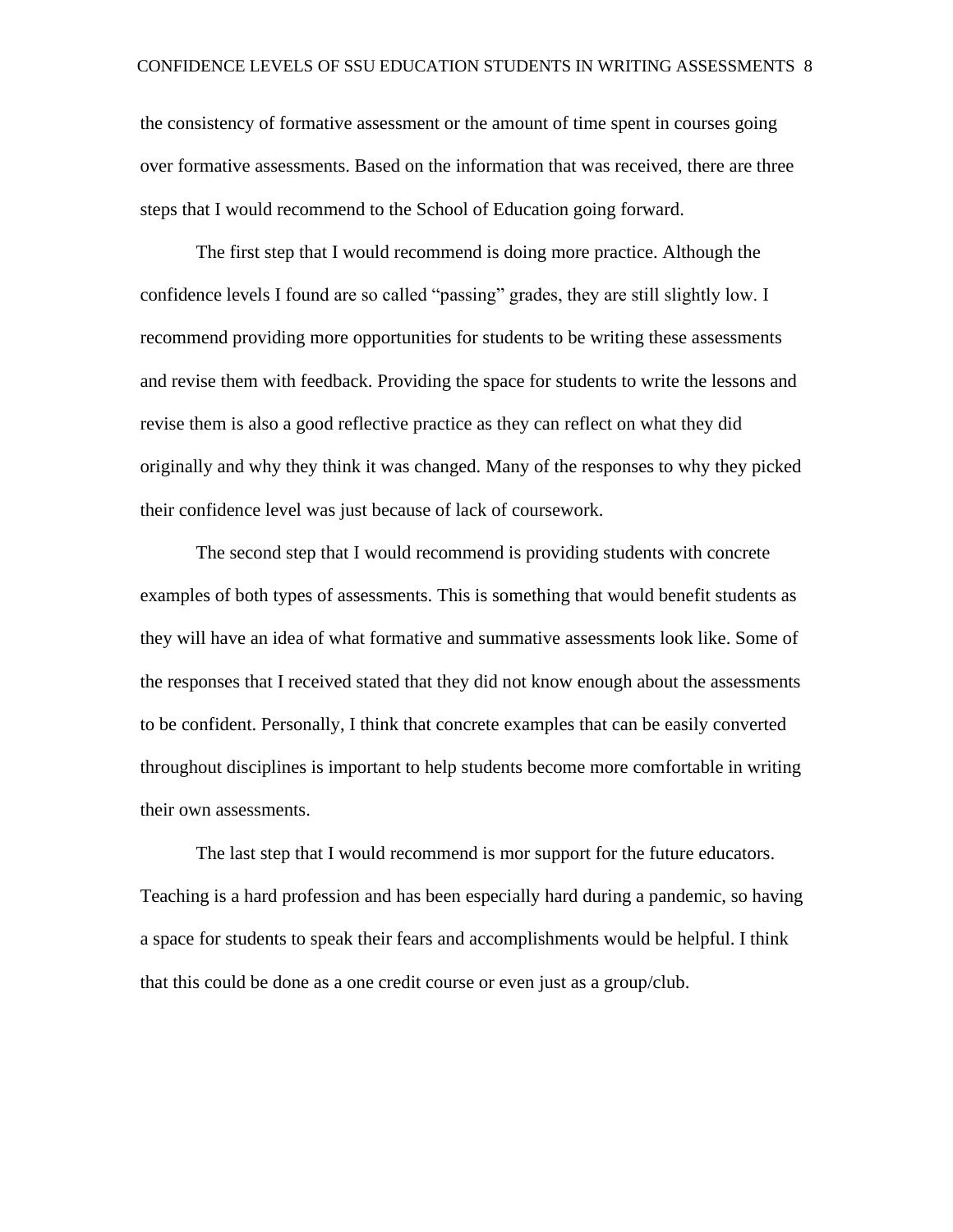This study could be done further as an exit interview for seniors leaving the program during their graduate year. That would provide the School of Education with more in-depth feedback and serve as a formative assessment to deter the program.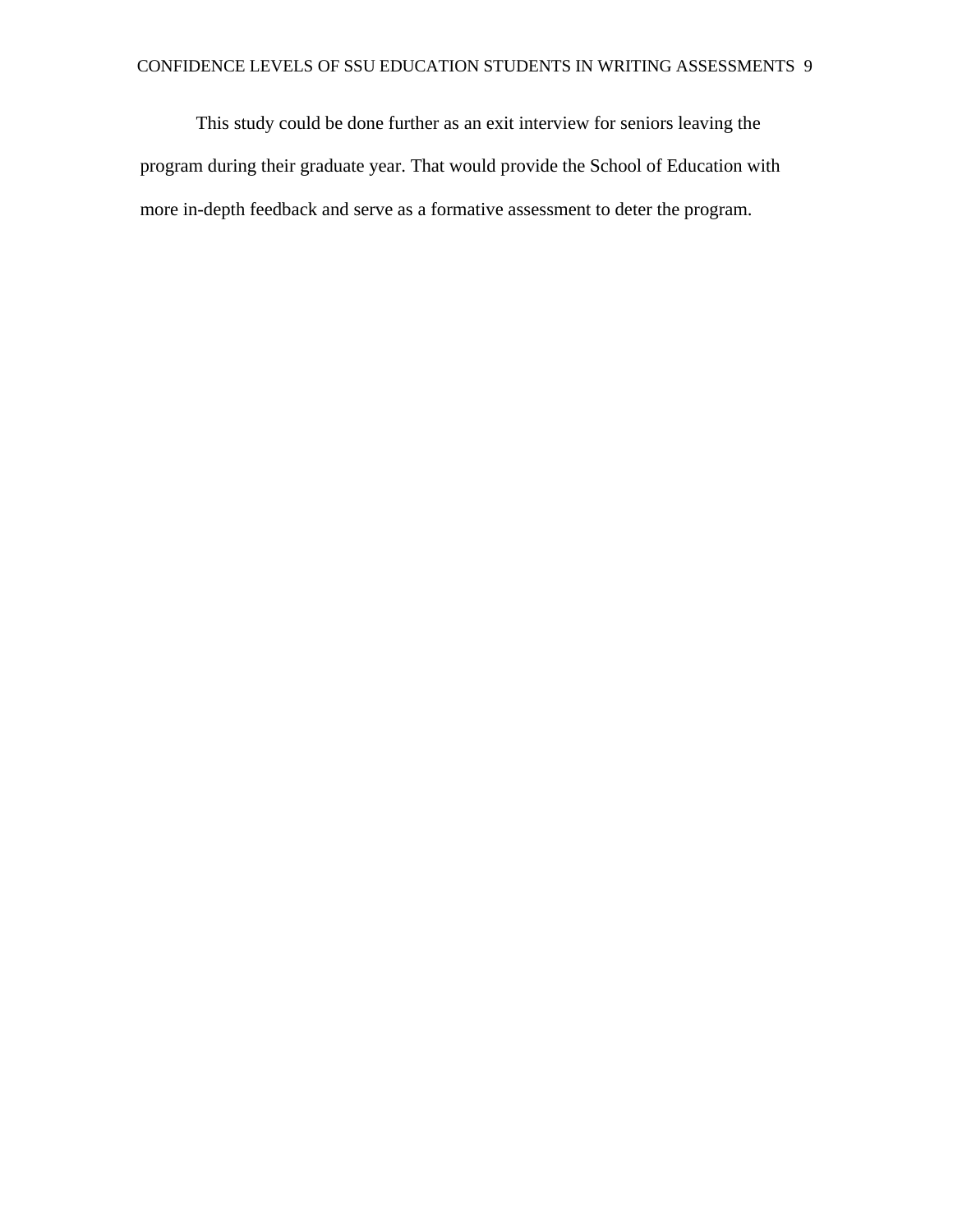# <span id="page-12-0"></span>**Appendix 1**

# *Survey*

1. Please select the answer that most closely aligns with your connection to SSU's

School of Education

- a. Elementary Education 4+1
- b. Early Childhood Education 4+1
- c. Secondary Education 4+1
- d. Elementary Education Graduate
- e. Early Childhood Education Graduate
- f. Secondary Education Graduate
- g. Not part of the department
- 2. Based on your knowledge and experiences, how would you define formative

assessment? (one sentence)

3. Please select which of the following you would describe as types of Formative

Assessment. (Select all that apply)

- a. Exit Ticket
- b. District Benchmark
- c. Essay
- d. MCAS
- e. Weekly Quizzes
- f. Discussions
- 4. . Given the definition "Formative Assessment: Assessment to provide ongoing feedback that can be used by teachers to improve their teaching and by students to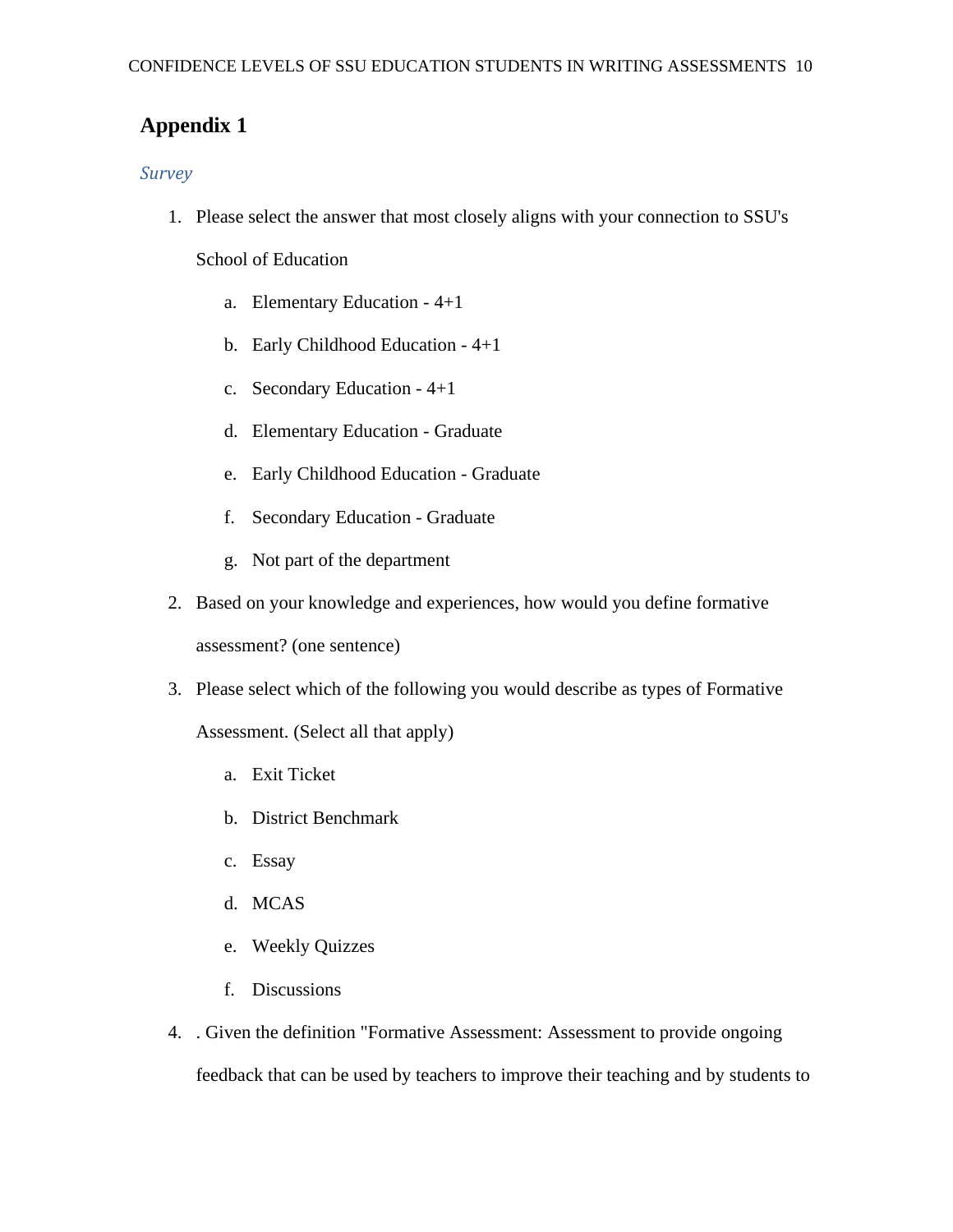improve their learning", how confident do you feel writing formative assessment?  $(0-100)$ 

- 5. Why did you select the confidence level above? Please provide specific experiences that affected your confidence. (courses/instructors/field experience)
- 6. . Based on your knowledge and experiences, how would you define summative assessment? (one sentence)
- 7. Please select which of the following you would describe as types of Summative Assessment. (Select all that apply)
	- a. Exit Ticket
	- b. District Benchmark
	- c. Essay
	- d. MCAS
	- e. Weekly Quizzes
	- f. Discussions
- 8. Given the definition "Summative Assessment: Assessment to evaluate student learning at the end of a unit/chapter/topic by comparing it against some standard or benchmark", how confident do you feel in writing summative assessments? (0- 100)
- 9. Why did you select the confidence level above? Please provide specific experiences that affected your confidence. (courses/instructors/field experience)

Early Childhood Education 4+1

- 1. What classes have you taken in the School of Education?
	- a. EEC 105 Approaches to Early Childhood Education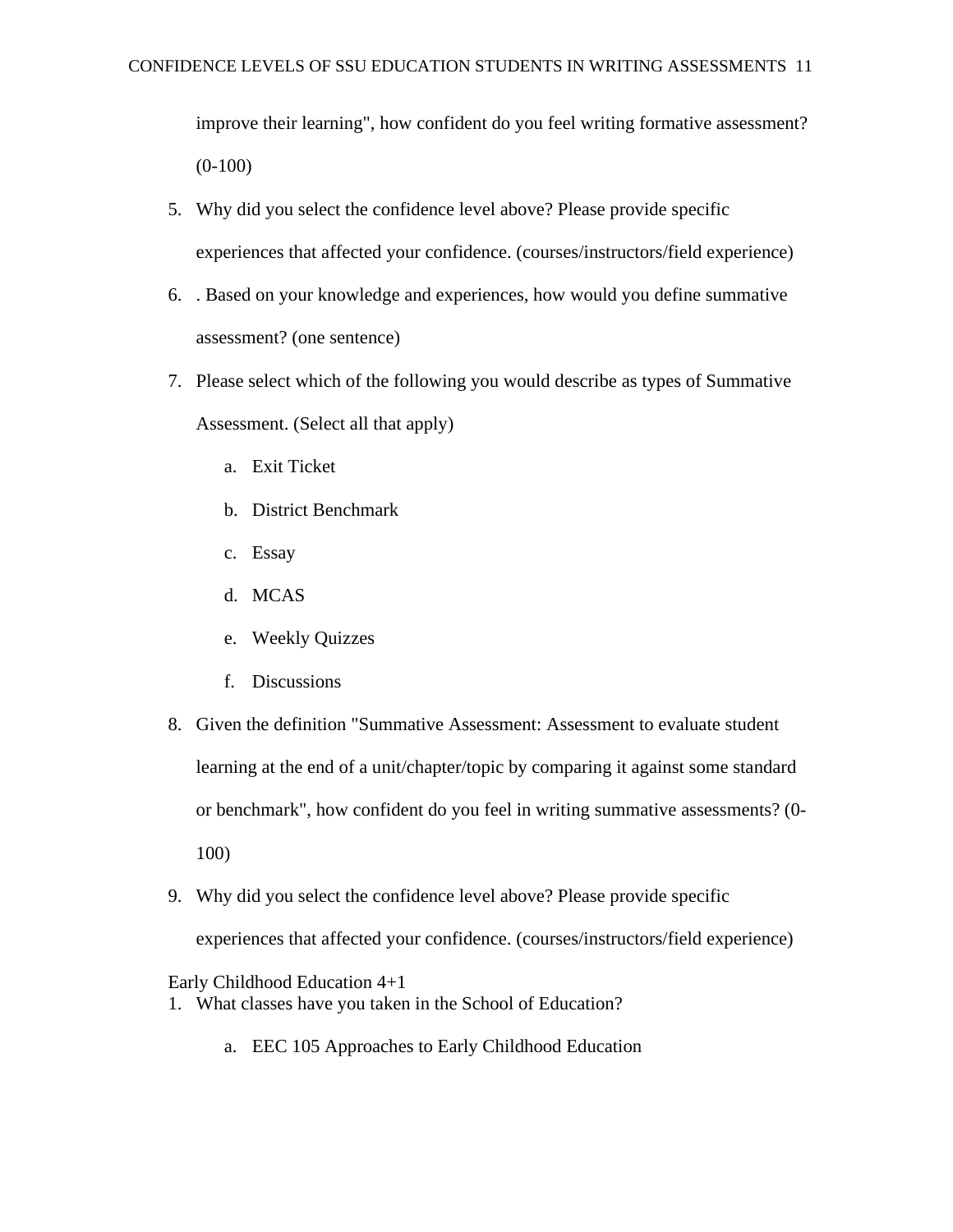- b. EEC 205 Assessment, Planning, and Instruction in Early Childhood Education
- c. EEC 207 Supporting Dual Language Learners and Their Families in Early Childhood
- d. EEC 250 Emergent Literacy and Language Development
- e. EDC 405 Culturally Responsive Teaching
- f. EDC 415 Effective UDL Classroom Practices
- g. EEC 301 Integrating Social Studies and Creative Arts in Early Childhood
- h. EEC 302 Integrating Mathematics and Science in Early Childhood
- i. EEC 303 Integrated Approach to Teaching Literacy to Young Children
- j. EEC 304 Integrated Curriculum Lab
- k. EEC 401 Preschool Practicum I
- l. EEC 401S Preschool Practicum Seminar I
- m. EEC 402 Preschool Practicum II
- n. EEC 402S Preschool Practicum Seminar II
- o. EEC 410 Capstone Seminar in Early Education and Care

Early Childhood Education Graduate

- 1. What classes have you taken in the School of Education?
	- a. EDU 720 Child Growth and Development
	- b. EDU 725 Introduction to Literacy Development
	- c. EDC 710 Fundamentals of Lesson Planning
	- d. EDU 737 Applying Human Development to Teaching and Assessment
	- e. EDC 810 Technology Methods in the Early Primary and Elementary

Grades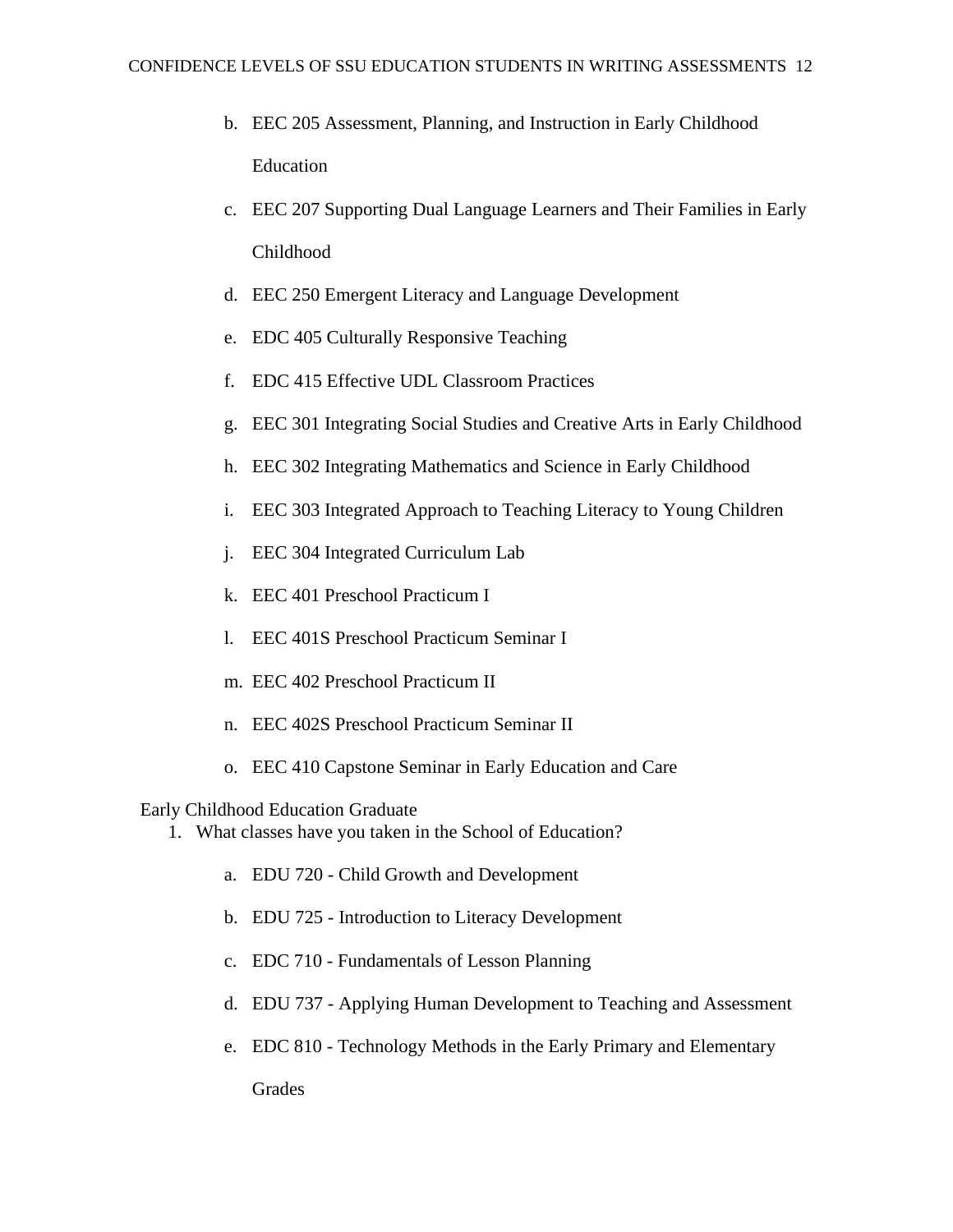- f. EDG 705 Culturally Responsive Teaching
- g. EDS 860 Sheltering Content for English Language Learners
- h. EDU 990E Teaching Students with Exceptional Learning Needs
- i. EDC 795A Universal Design for Learning Foundations
- j. EDC 795B Universal Design for Learning Methods
- k. EDC 795C Universal Design for Learning Practice
- l. EDC 736 Early Childhood Pre-Practicum
- m. EDU 822 Language Arts and Social Studies for Young Children
- n. EDU 739 Literacy Instruction and Assessment in the Early Childhood and Elementary Classroom with field experience
- o. EDU 823 Science and Mathematics in Early Childhood Education
- p. EDC 796 Classroom Management Seminar for Elementary School and Early Childhood Settings
- q. EDU 801 Classroom Management and Positive Behavior Supports
- r. EDC 829 Prekindergarten/Kindergarten Practicum
- s. EDC 834 First/Second Grade Practicum
- t. EDC 834S Practicum Seminar in Early Childhood Education
- u. EDU 712 Models of Early Education: Past & Present
- v. EDU 921 Capstone Seminar in Early Childhood Education and Child

Development

Elementary Education 4+1

- 1. What classes have you taken in the School of Education?
	- a. EDC 115 Exploring Education
	- b. EDC 400 Literacy Development I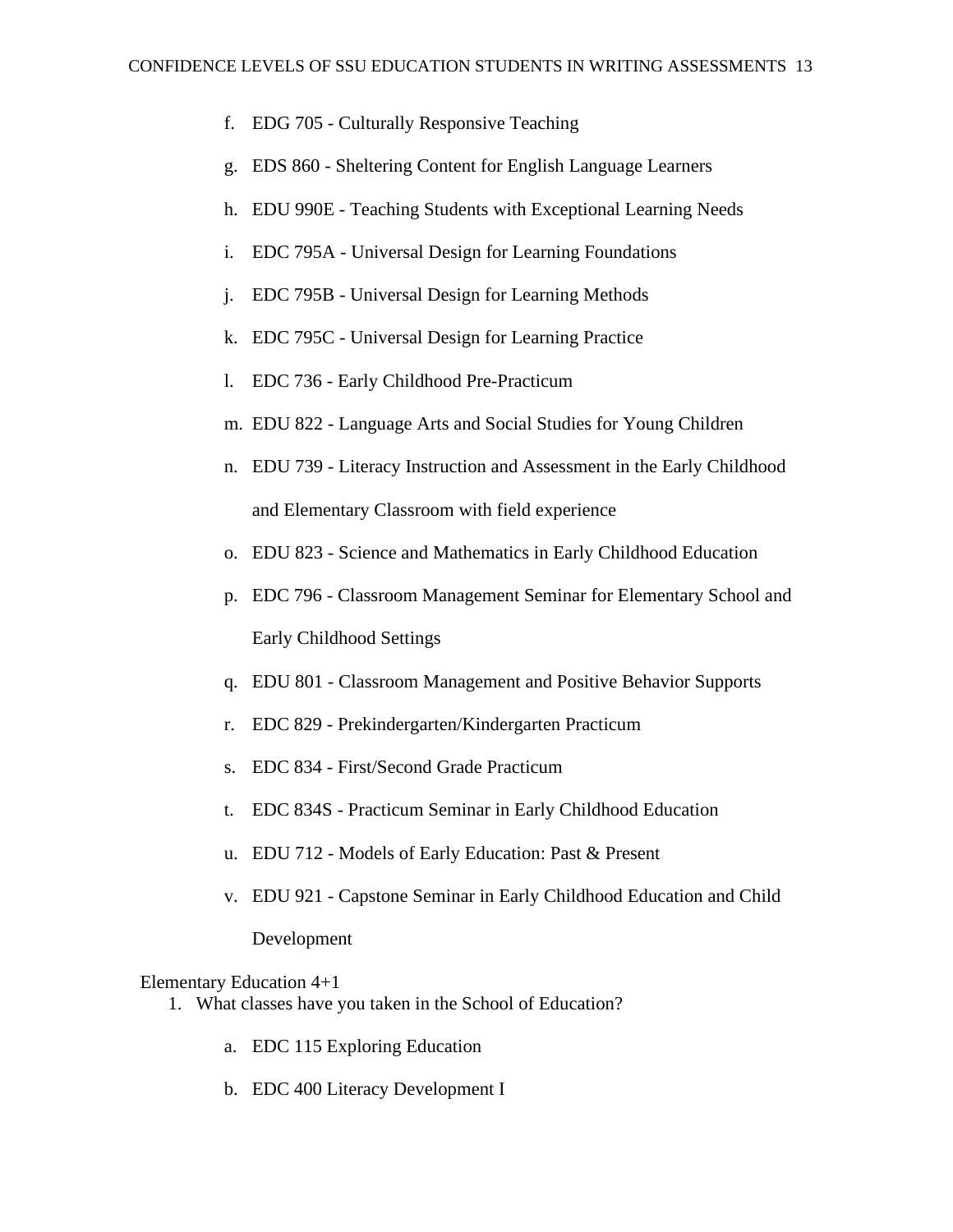- c. EDC 401 Fundamentals of Lesson Planning
- d. EDC 451 Fieldwork Seminar I: Critical Issues and Effective Practices in the Elementary Grades
- e. EDC 406 Literacy Development II
- f. EDC 408 Culturally Responsive Instruction in Elementary and Early Childhood Classrooms
- g. EDC 415 Effective UDL Classroom Practices
- h. EDC 405 Culturally Responsive Teaching
- i. EDC 452 Fieldwork Seminar II: Critical Issues and Effective Practices in the Elementary Grades
- j. EDC 705 Assessment and Instructional Practice
- k. EDC 740 Language Arts Methods in Elementary Grades
- l. EDC 741 Social Studies Methods in Elementary Grades
- m. EDC 753 Fieldwork Seminar III: Classroom Management in the Elementary Grades
- n. EDC 742 Mathematics in Elementary Grades
- o. EDC 743 Science Methods in Elementary Grades
- p. EDC 754 Fieldwork Seminar IV: Classroom Management in the Elementary Grades
- q. EDS 860 Sheltering Content for English Language Learners
- r. HST 204 U.S. History and Constitutional Government I
- s. ENL 250 American Literary Studies I
- t. ENL 251 American Literary Studies II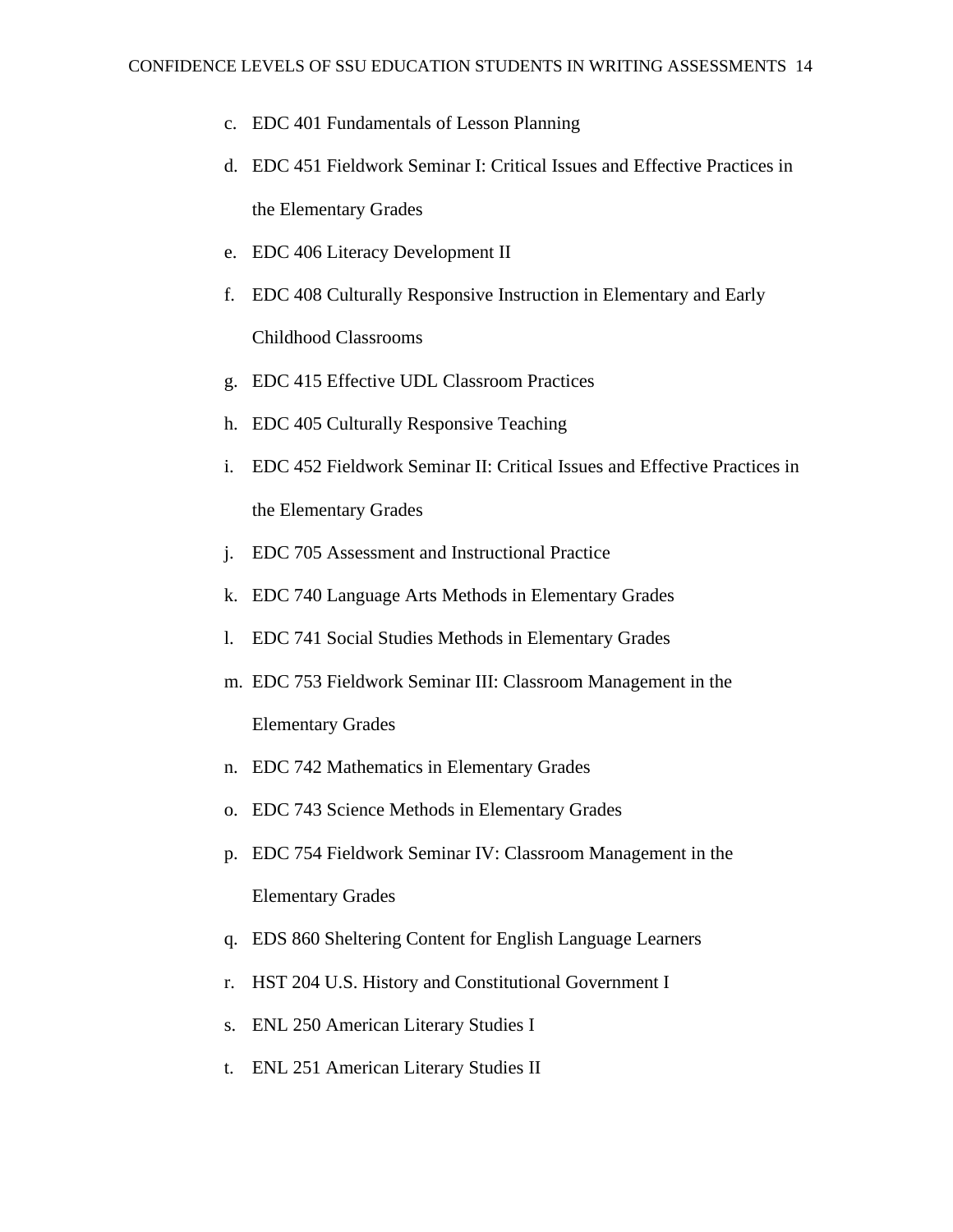- u. MAT 123 Mathematics for the Elementary Teacher I
- v. MAT 124 Mathematics for Elementary Teachers II
- w. PSY 251 Child Growth
- x. SMS 225 Introduction to Health and Physical Activity for Children

#### Elementary Education Graduate

- 1. What classes have you taken in the School of Education?
	- a. EDC 715 Elementary Pre-Practicum Seminar I
	- b. EDC 716A Elementary Pre-Practicum I
	- c. EDU 725 Introduction to Literacy Development
	- d. EDS 860 Sheltering Content for English Language Learners
	- e. EDC 795A Universal Design for Learning Foundations
	- f. EDG 705 Culturally Responsive Teaching
	- g. EDU 737 Applying Human Development to Teaching and Assessment OR
	- h. EDC 710 Fundamentals of Lesson Planning
	- i. EDU 766N Helping People Learn Math: A Research Based Mindset Approach
	- j. EDC 795B Universal Design for Learning Methods
	- k. EDU 739 Literacy Instruction and Assessment in the Early Childhood and Elementary Classroom with field experience
	- l. EDC 742 Mathematics in Elementary Grades
	- m. EDU 899 Social Studies Methods in Elementary Schools
	- n. EDU 762 Science Methods in the Elementary Schools
	- o. EDC 716 Elementary Full-time Pre-Practicum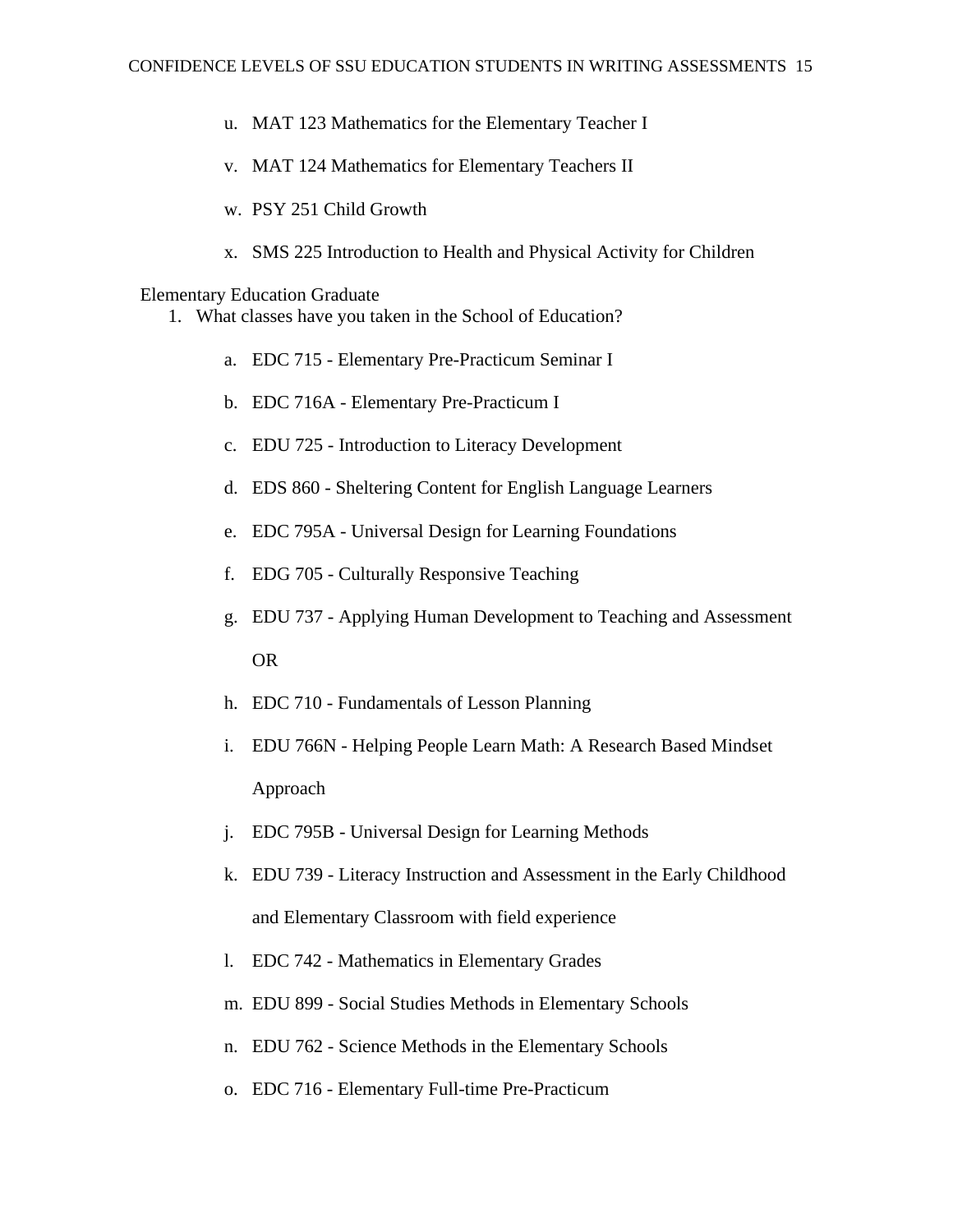- p. EDC 795C Universal Design for Learning Practice
- q. EDU 961P Practicum Experience in Elementary Education
- r. EDU 961PS Practicum Seminar in Elementary Education
- s. EDC 796 Classroom Management Seminar for Elementary School and

Early Childhood Settings

Secondary Education 4+1

- 1. What classes have you taken in the School of Education?
	- a. EDC 115 Exploring Education
	- b. EDC 404 Introduction to Teaching
	- c. EDC 405 Culturally Responsive Teaching
	- d. EDC 415 Effective UDL Classroom Practices
	- e. EDC 416 Introduction to Assessment
	- f. EDC 461 Fieldwork seminar I: Critical Issues and Effective Practices for Secondary and Specialist Teachers
	- g. EDC 462 Fieldwork seminar II: Critical Issues and Effective Practices for

Secondary and Special Education

- h. EDC 7XX Methods of Teaching I
- i. EDC 760 Adolescent Literacy in the Disciplines
- j. EDC 762 Technology Methods
- k. EDS 7XX Methods of Teaching II
- l. EDS 860 Sheltering Content of ELLs
- m. EDS 763 Classroom Management and Community Building

#### Secondary Education Graduate

1. What classes have you taken in the School of Education?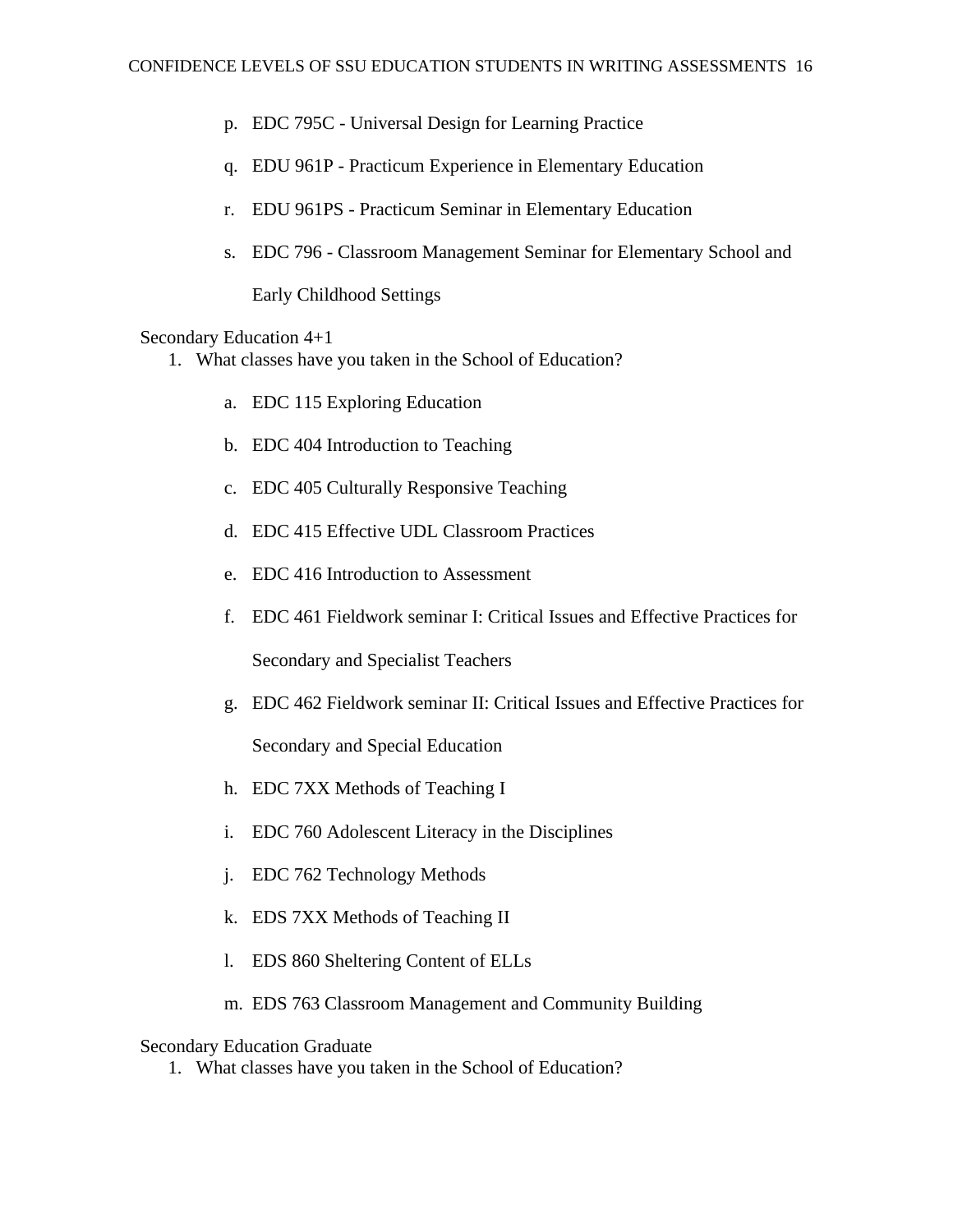- a. EDU 737 Applying Human Development to Teaching and Assessment
- b. EDG 705 Culturally Responsive Teaching
- c. EDU 990E Teaching Students with Exceptional Learning Needs
- d. EDS 860 Sheltering Content for English Language Learners
- e. EDS 812 Special Education History and Law
- f. EDC 77X Methods of Teaching I
- g. EDC 77X Methods of Teaching II
- h. EDC 8XXP Student Teaching Practicum (8-12)
- i. EDC 8XXPS Practicum Seminar in Teaching